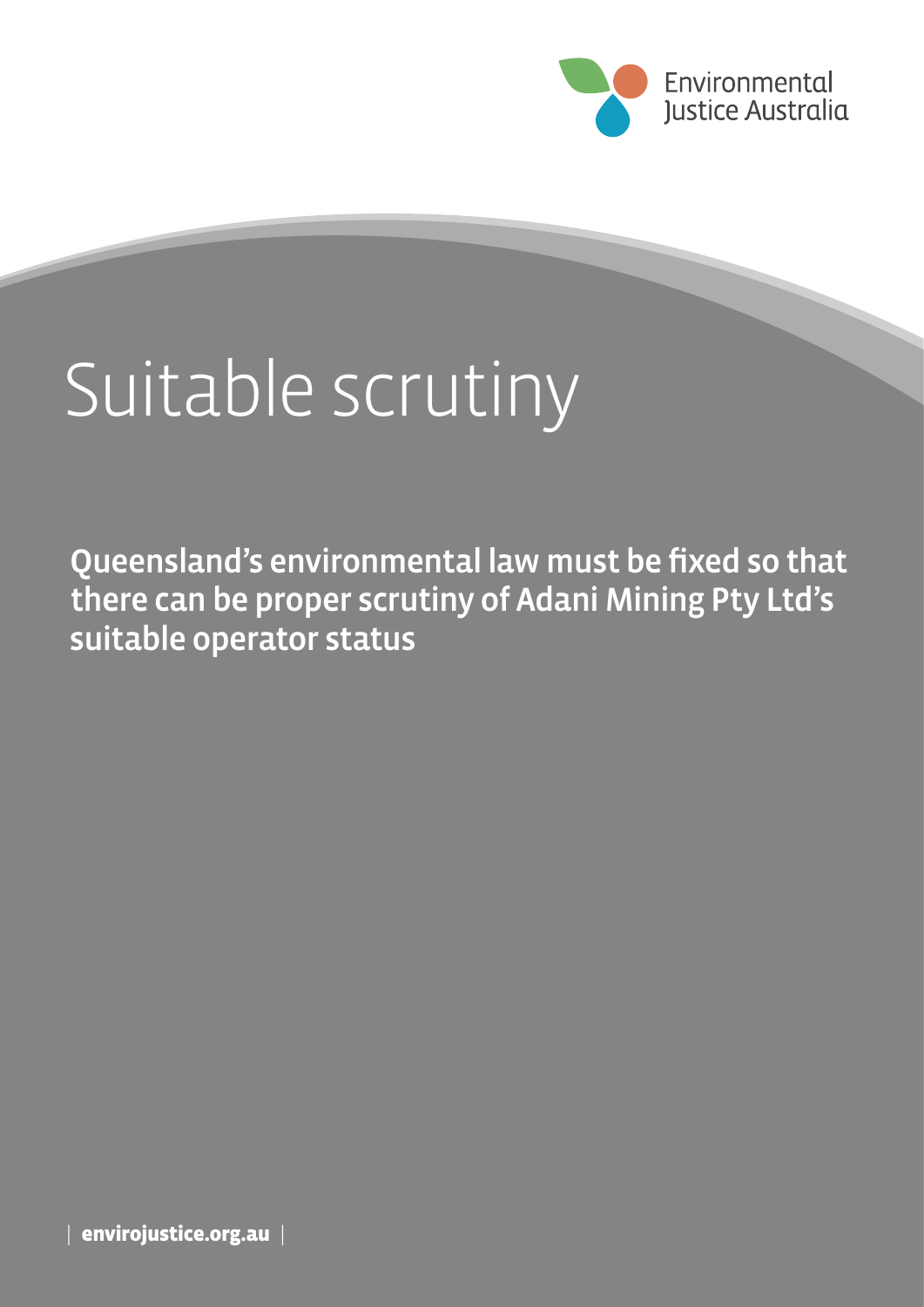## About Environmental Justice Australia

Environmental Justice Australia is a not-for-profit public interest legal practice. Funded by donations and independent of government and corporate funding, our legal team combines a passion for justice with technical expertise and a practical understanding of the legal system to protect our environment.

We act as advisers and legal representatives to the environment movement, pursuing court cases to protect our shared environment. We work with community-based environment groups, regional and state environmental organisations, and larger environmental NGOs. We also provide strategic and legal support to their campaigns to address climate change, protect nature and defend the rights of communities to a healthy environment.

While we seek to give the community a powerful voice in court, we also recognise that court cases alone will not be enough. That's why we campaign to improve our legal system. We defend existing, hard-won environmental protections from attack. At the same time, we pursue new and innovative solutions to fill the gaps and fix the failures in our legal system to clear a path for a more just and sustainable world.

For further information on this report, please contact:

#### **Ariane Wilkinson**, Senior Lawyer, Environmental Justice

Australia T: 03 8341 3100 E: ariane.wilkinson@envirojustice.org.au

Produced & published by **Environmental Justice Australia** ABN 74 052 124 375 Telephone: 03 8341 3100/1300 336 842 Facsimile: 03 8341 3111 Email: admin@envirojustice.org.au

Website: www.envirojustice.org.au Post: PO Box 12123, A'Beckett Street VIC 8006

Address: Level 3, 60 Leicester St, Carlton

Publication date: 25 August 2020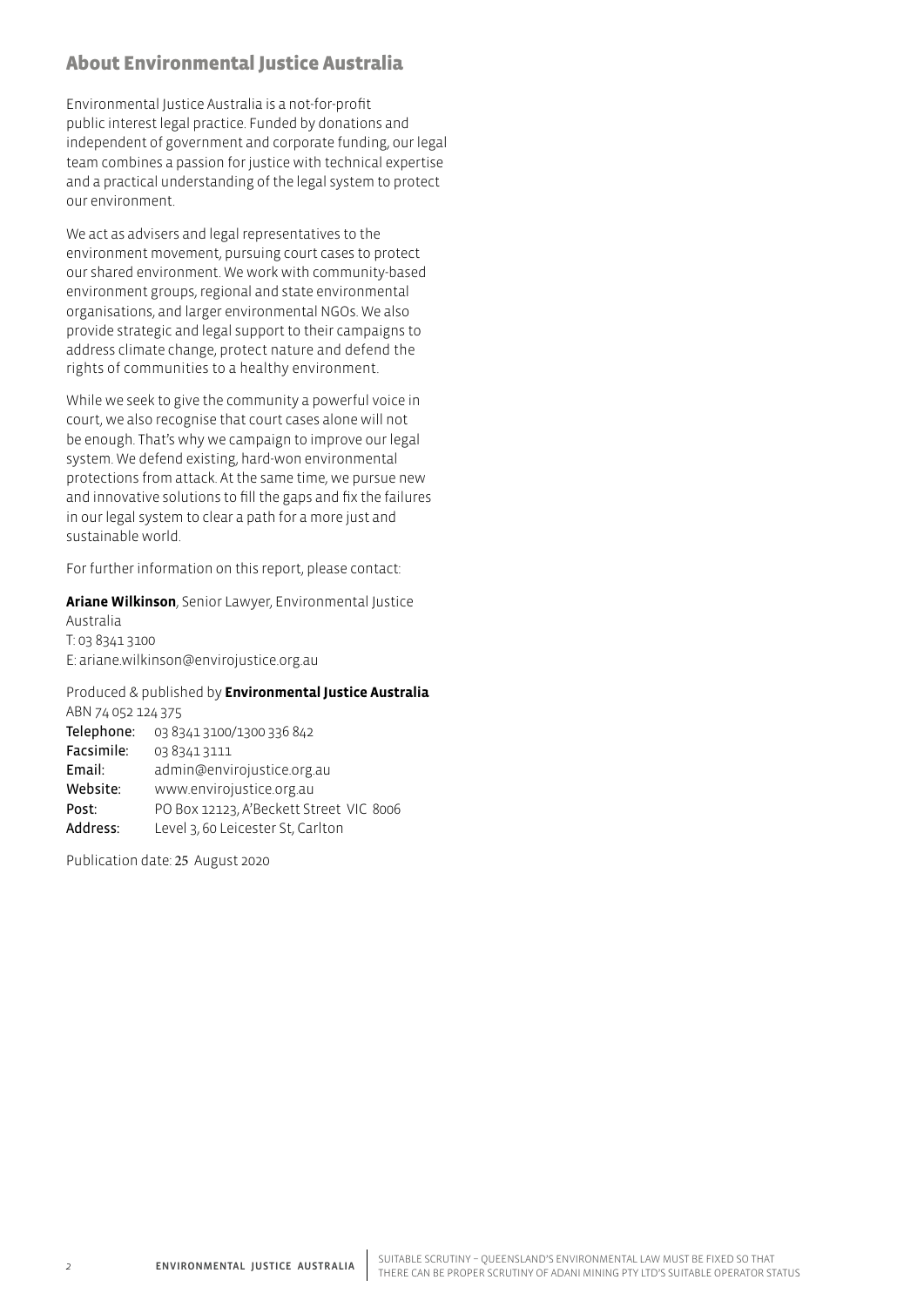Mining companies with a history of causing harm to the environment should not be allowed to pursue high-risk mining projects, like the proposed Carmichael coal mine, without appropriate scrutiny of their history of complying with the law. To date, there has been a failure under Queensland's *Environmental Protection Act 1994* ('EP Act') to properly scrutinise the Adani Group's corporate compliance history. This has occurred because the EP Act fails to include scrutiny of offences which happened overseas in the relevant provisions which provide the corporate character check. This is a serious flaw in Queensland's environmental legislation.

The Adani Group has a well-documented history of failing to comply with the law overseas, with serious consequences for people and the environment. The recent reports<sup>1</sup> of allegations brought by community members and filed in the Jharkhand High Court against an Adani Group company operating in Godda should be of concern to the Queensland government and highlights the urgent needs to fix this serious flaw in the law.

The corporate character check in the EP Act is provided for through the registration of "suitable operators".<sup>2</sup> The chief executive under the EP Act has the power to investigate the suitability of an operator, investigate possible disqualifying events, and cancel or suspend suitable operator registration.3 Adani Mining Pty Ltd's suitability to be a registered suitable operator warrants investigation by the chief executive under section 318R of the EP Act . Currently, the law does not allow for investigation of breaches of the law outside Australia, as those breaches are not currently captured by the definitions of "environmental record" and "corresponding law" in the EP Act.4 As noted by Transparency International Australia in their 2017 report which analysed corruption risks in mining approvals in Australia, this creates a risk that mining leases

will be granted to operators with a history of noncompliance.5 This is an unacceptable situation, and particularly concerning given the track-record of The Adani Group. The community rightly expects that there be proper transparency and accountability for Adani Mining Pty Ltd's full track-record of complying with the law before they are allowed to proceed further with the high risk Carmichael coal mine.

Environmental Justice Australia has written to the Queensland Minister for Environment and the Great Barrier Reef to urge the Queensland Government to fix this serious gap in the law. We have also asked that following the amendment to the law, the chief executive of the Queensland Department of Environment and Science take steps to investigate whether Adani Mining Pty Ltd is suitable to be a registered suitable operator.

If Adani Mining Pty Ltd's suitable operator registration is cancelled or suspended the chief executive of the Queensland Department of Environment and Science may cancel or suspend any environmental authorities they currently hold.<sup>6</sup> This includes environmental authority EMPL01470513 held by Adani Mining Pty Ltd for the Carmichael coal mine.

This briefing note details several concerning breaches of the law in overseas jurisdictions which should be closely scrutinised in an investigation of whether Adani Mining Pty Ltd's suitable operator registration should be cancelled. Following that, it details publicly available information about the existing record of failure to comply with Australian laws that will be relevant to any investigation into Adani Mining Pty Ltd's suitability to be a registered suitable operator.

- 1 Stephen Long, *Adani power plant and coal plans threatened by land*  owner court action (ABC News, 10 July 2020) <[https://www.abc.net.au/](https://www.abc.net.au/news/2020-07-10/adani-godda-power-plant-threatened-by-land-owner-court-action/12439624) [news/2020-07-10/adani-godda-power-plant-threatened-by-land-owner](https://www.abc.net.au/news/2020-07-10/adani-godda-power-plant-threatened-by-land-owner-court-action/12439624)[court-action/12439624>](https://www.abc.net.au/news/2020-07-10/adani-godda-power-plant-threatened-by-land-owner-court-action/12439624) (accessed 9 August 2020); Chitrangada Choudhury, *Adivasi, Dalit Villagers file suit in Jharkand High Court against Land Acquisition for Adani Power Plant* (IndiaSpend, 12 February 2019) [<https://](https://www.indiaspend.com/adivasi-dalit-villagers-file-suit-in-jharkhand-high-court-against-land-acquisition-for-adani-power-plant/) [www.indiaspend.com/adivasi-dalit-villagers-file-suit-in-jharkhand-high-court](https://www.indiaspend.com/adivasi-dalit-villagers-file-suit-in-jharkhand-high-court-against-land-acquisition-for-adani-power-plant/)[against-land-acquisition-for-adani-power-plant/>](https://www.indiaspend.com/adivasi-dalit-villagers-file-suit-in-jharkhand-high-court-against-land-acquisition-for-adani-power-plant/) (accessed 9 August 2020).
- 2 *Environmental Protection Act 1994 (Qld)* Chapter 5A, Part 4.
- 3 *Environmental Protection Act 1994 (Qld)* Chapter 5A, Part 4, Division 2 and Division 3 (sections 318K to 318V).
- 4 *Environmental Protection Act 1994 (Qld), Schedule 4, 'environmental record' and 'corresponding law'.*

<sup>5</sup> Transparency International Australia, 'Corruption Risks: Mining Approval in Australia' (October 2017) < [https://transparency.org.au/](https://transparency.org.au/corruption-risks-mining-approvals-in-australia/) [corruption-risks-mining-approvals-in-australia/](https://transparency.org.au/corruption-risks-mining-approvals-in-australia/)> (Accessed 9 August 2020), page 28.

<sup>6</sup> *Environmental Protection Act 1994(Qld)* section 278(2)e.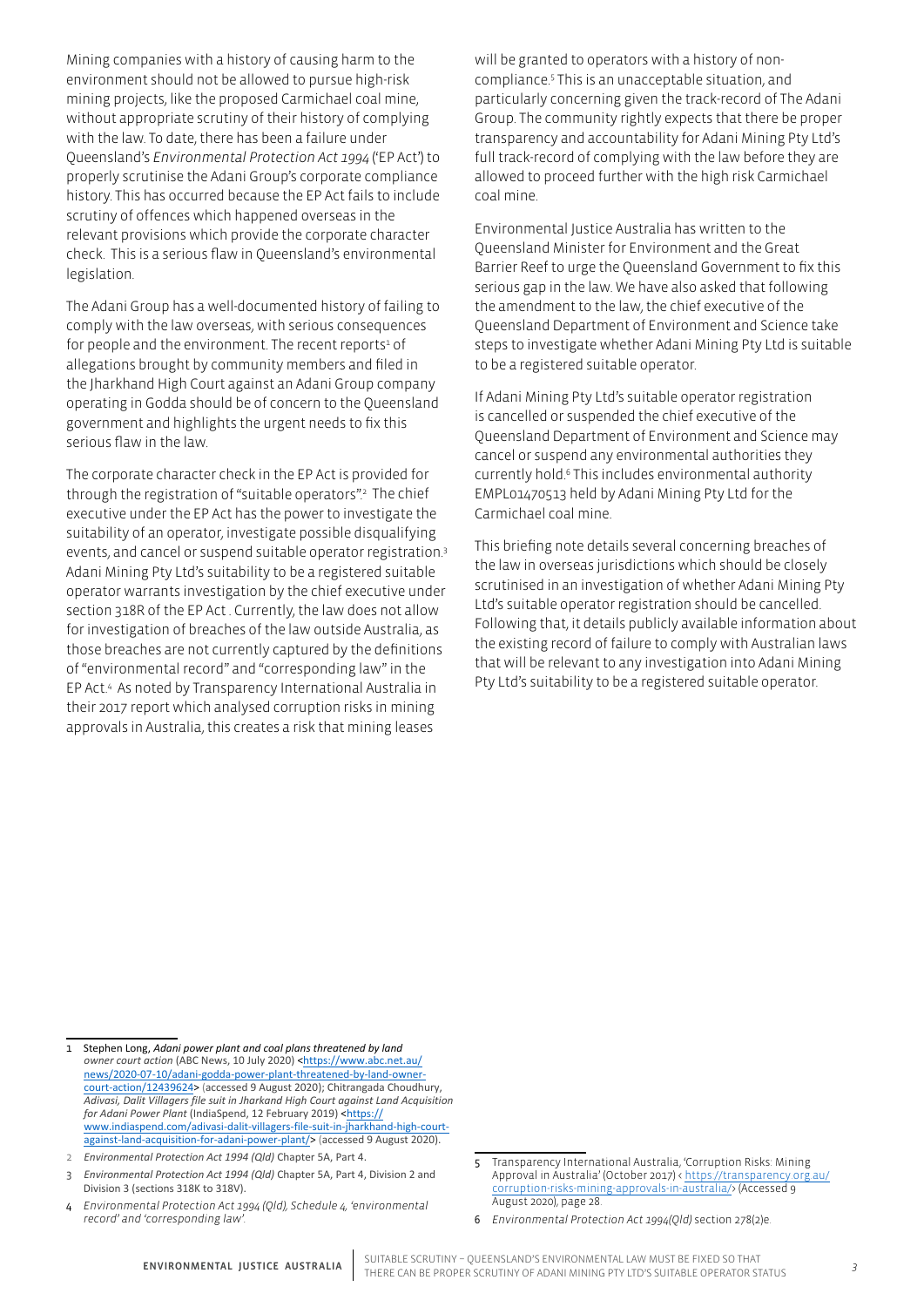## **Briefing**

The flowchart on page 9 depicts the relationships between the various Adani Group entities, their executive directors, and the relevant allegations and findings of non-compliance against companies connected with Adani Mining Pty Ltd discussed below.

- 1. **Queensland's environmental laws should be amended to allow consideration of breaches of environmental laws in foreign jurisdictions**
- 1.1. Under the current law, when the chief executive considers whether to refuse an application for registration, or cancel or suspend a registration, they may have regard to:
	- the applicant's environmental record of compliance with Commonwealth and State laws of Australia7 ; and;
	- disqualifying events within Australia that have happened in relation to the corporation's executive officers, or another corporation of which any of the corporation's executive officers are, or have been, an executive officer.<sup>8</sup>
- 1.2. The above provisions do not take account of breaches of environmental laws outside Australia by the company holding the permit, nor of breaches by any corporations related to the company via its executive officers.
- 1.3. As noted above, a 2017 report on corruption risks in mining approvals by Transparency International Australia highlighted this serious flaw in Queensland's laws, stating that it 'creates a risk that mining leases will be granted to operators with a history of noncompliance.'9
- 1.4. The definition of 'corresponding law' in Schedule 4 of the EP Act should be amended to include a law of a jurisdiction outside Australia that provides for the same or similar matters in the EP Act. If the law were amended to allow consideration of offences in jurisdictions outside Australia, the chief executive of the Queensland Department of Environment and Science would need to consider whether the following incidents, which are arguably relevant to Adani Mining Pty Ltd's suitable operator status through its executive officers, are disqualifying events:
- 1.4.1. **Zambian pollution disaster -** The poisoning of the river and conviction of Konkola Copper Mines for environmental law violations outlined in section 2.3.3

below is likely to amount to a disqualifying event, which would be grounds to cancel Adani Mining Pty Ltd's suitable operator registration.<sup>10</sup>

1.4.2. **Potential disqualifying events where Mr Guatam Adani is the common executive officer –** The EP Act defines an executive officer of a corporation as a person who is a member of a governing body of the corporation; or concerned with or takes part in the corporation's management; whatever the person's position is called and whether or not the person is a director of the corporation.<sup>11</sup> There is evidence to support a position that this definition includes Mr Gautam Adani who is the Chairman of Adani Enterprises Ltd ('AEL'), 12 the parent corporation of Adani Mining Pty Ltd<sup>13</sup> and the leader of the Adani Group. The Adani Group is characterised by a high level of ownership by members of the Adani family.14

> Mr Gautam Adani is arguably an executive officer of Adani Mining Pty Ltd because he takes part in and is concerned with its management. For example, he has met with Australian politicians in relation to the development of the Carmichael mine and has, on numerous occasions, spoken to the media about the mine's development, demonstrating his involvement in the operations of Adani Mining Pty

accessed 9 August 2020).

<sup>7</sup> *Environment Protection Act 1994 (Qld),* section 318H(a), section 318K(b) and Schedule 4 'environmental record'.

<sup>8</sup> *Environment Protection Act 1994 (Qld),* section 318H(c), section 318K(a) and Schedule 4 'environmental offence' 'disqualifying event' and 'corresponding law'.

<sup>9</sup> Transparency International Australia, 'Corruption Risks: Mining Approval in Australia' (October 2017) < [https://transparency.org.au/](https://transparency.org.au/corruption-risks-mining-approvals-in-australia/) [corruption-risks-mining-approvals-in-australia/](https://transparency.org.au/corruption-risks-mining-approvals-in-australia/)> (Accessed 9 August 2020), page 28.

<sup>10</sup> *Environmental Protection Act 1994 (Qld)* section 318K(a).

<sup>11</sup> *Environmental Protection Act 1994 (Qld),* Schedule 4 'executive officer.'

<sup>12</sup> Adani Enterprises Ltd Annual report 2019-20, page 24 [<https://www.](https://www.adanienterprises.com/-/media/Project/Enterprises/Investors/Investor-Downloads/Annual-Report/AEL-AR-2019-20-05-06-2020.pdf) [adanienterprises.com/-/media/Project/Enterprises/Investors/Investor-](https://www.adanienterprises.com/-/media/Project/Enterprises/Investors/Investor-Downloads/Annual-Report/AEL-AR-2019-20-05-06-2020.pdf)[Downloads/Annual-Report/AEL-AR-2019-20-05-06-2020.pdf>](https://www.adanienterprises.com/-/media/Project/Enterprises/Investors/Investor-Downloads/Annual-Report/AEL-AR-2019-20-05-06-2020.pdf) (Accessed 9 August 2020).

<sup>13</sup> Australian Securities and Investments Commission (ASIC) search of Adani Mining Pty Ltd. (9 August 2020)

<sup>14</sup> Adani Enterprises Ltd is 56% owned by Guatambhai Shantilal Adani and Rajeshbhai Shantilal Adani on behalf of SB Adani Family Trust (Adani Enterprises Ltd *Annual report 2019-20*, page 51 <[https://www.](https://www.adanienterprises.com/-/media/Project/Enterprises/Investors/Investor-Downloads/Annual-Report/AEL-AR-2019-20-05-06-2020.pdf) [adanienterprises.com/-/media/Project/Enterprises/Investors/Investor-](https://www.adanienterprises.com/-/media/Project/Enterprises/Investors/Investor-Downloads/Annual-Report/AEL-AR-2019-20-05-06-2020.pdf)[Downloads/Annual-Report/AEL-AR-2019-20-05-06-2020.pdf>](https://www.adanienterprises.com/-/media/Project/Enterprises/Investors/Investor-Downloads/Annual-Report/AEL-AR-2019-20-05-06-2020.pdf); Adani Ports and Special Economic Zone Ltd is 39% owned by Guatambhai Shantilal Adani and Rajeshbhai Shantilal Adani on behalf of SB Adani Family Trust, with 7% held by Adani Tradeline LLP, 17.8% held each by Priti G Adani, Shilin R Adani, Pushpa V Adani, Ranjan V Adani, Suvarna M Adani. (Adani Ports and Special Economic Zone Ltd *Annual report 2019-20*, page 226 < [https://www.adaniports.com/-/media/Project/Ports/Investor/](https://www.adaniports.com/-/media/Project/Ports/Investor/Investor-Downloads/Annual-Report/Integrated-Annual-Report-FY20.pdf) [Investor-Downloads/Annual-Report/Integrated-Annual-Report-FY20.](https://www.adaniports.com/-/media/Project/Ports/Investor/Investor-Downloads/Annual-Report/Integrated-Annual-Report-FY20.pdf) [pdf>](https://www.adaniports.com/-/media/Project/Ports/Investor/Investor-Downloads/Annual-Report/Integrated-Annual-Report-FY20.pdf); Adani Power Ltd is 36% owned by Guatambhai Shantilal Adani and Rajeshbhai Shantilal Adani on behalf of SB Adani Family Trust and 9% by Adani Tradeline LLP (Adani Power Ltd *Annual Report 2019-20*, page 51 [<https://www.adanipower.com/-/media/Project/Power/Investors/](https://www.adanipower.com/-/media/Project/Power/Investors/Investors-Downloads/Annual-Reports/Adani-Power-Limited-AR-2019-20.pdf) [Investors-Downloads/Annual-Reports/Adani-Power-Limited-AR-2019-20.](https://www.adanipower.com/-/media/Project/Power/Investors/Investors-Downloads/Annual-Reports/Adani-Power-Limited-AR-2019-20.pdf) [pdf>](https://www.adanipower.com/-/media/Project/Power/Investors/Investors-Downloads/Annual-Reports/Adani-Power-Limited-AR-2019-20.pdf)); Adani Transmission Ltd is 56% owned by Guatam S Adani and Rajesh S Adani on behalf of SB Adani Family Trust, and 9% by Adani Tradeline LLP (Adani Transmission Ltd *Annual Report 2019-20*, page 117 < [https://www.bseindia.com/bseplus/AnnualReport/539254/5392540320.](https://www.bseindia.com/bseplus/AnnualReport/539254/5392540320.pdf) [pdf>](https://www.bseindia.com/bseplus/AnnualReport/539254/5392540320.pdf)); Adani Tradeline Limited Liability Partnership is an Indian Company, its directors are Gautambhai Shantilal Adani, Rajesh Shantilal Adani and Shah Bhavik Bharatkumar who are all directors of a variety of other Adani Group companies (Adani Tradeline LLP, https:// [www.zaubacorp.com/company/ADANI-TRADELINE-LLP/AAJ-0233](https://www.zaubacorp.com/company/ADANI-TRADELINE-LLP/AAJ-0233)>) Despite not being the majority shareholder in all of these companies the Adani family does have the largest portion in each. They also have three directors on the board of Adani Enterprises Ltd and Adani Ports and Special Economic Zone Ltd, and two directors on the board of Adani Power Ltd and Adani Transmission Ltd. respectively (Adani Enterprises Ltd Annual report 2019-20, page 85-6 <https:// [www.adanienterprises.com/-/media/Project/Enterprises/Investors/](https://www.adanienterprises.com/-/media/Project/Enterprises/Investors/Investor-Downloads/Annual-Report/AEL-AR-2019-20-05-06-2020.pdf) Investor-Downloads/Annual-Report/AEL-[AR-2019-20-05-06-2020.pdf](https://www.adanienterprises.com/-/media/Project/Enterprises/Investors/Investor-Downloads/Annual-Report/AEL-AR-2019-20-05-06-2020.pdf) >) (All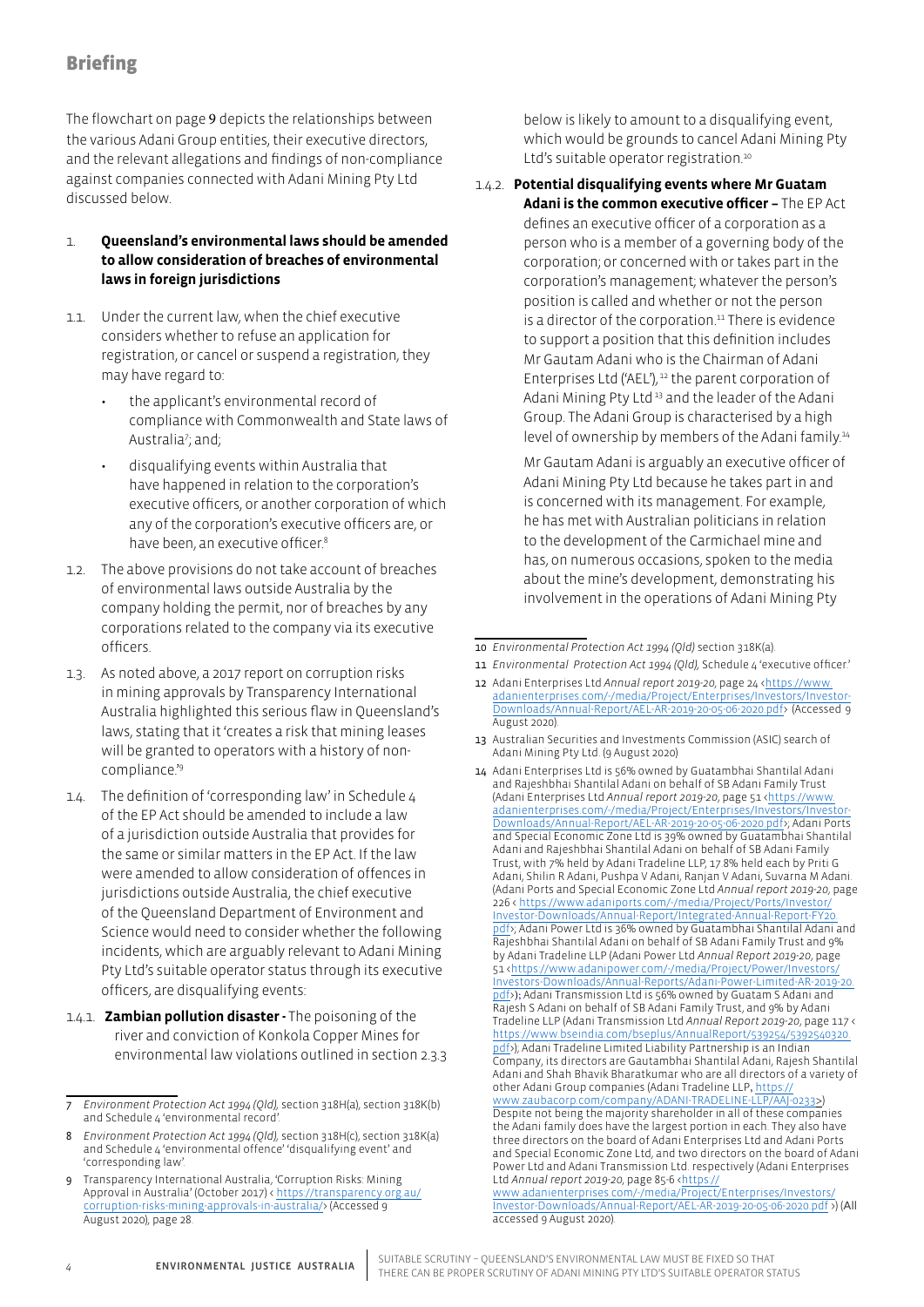Ltd.15 Furthermore, Adani Mining Pty Ltd is clearly integrated into the operations of the wider Adani Group: it is a wholly owned subsidiary of AEL, one of the parent companies in the Adani Group;<sup>16</sup> Mr Adani is the chairman of the board of directors of AEL, AEL is 75% owned by the Adani family;<sup>17</sup> and Mr Adani is described on the Adani group's website as 'the Chairman and Founder of the Adani Group'.<sup>18</sup> Mr Adani is also the Chairman and a director of two other Adani Group corporations registered in India, Adani Power Limited<sup>19</sup> and Adani Ports and Special Economic Zone Limited. 20 Therefore, with the appropriate amendment to the law, the following potential disqualifying events relevant to these three corporations should be investigated to determine if Adani Mining Pty Ltd is a suitable operator:

#### **• Adani Enterprises Ltd, held liable for sinking coal ship causing damage to beaches and marine life and Mumbai tourism industry**

In August 2016 the Indian National Green Tribunal found Adani Enterprises Limited (AEL) and several other companies liable for failing to clean up after the unseaworthy coal ship they chartered sank off the coast of Mumbai in 2011, spilling oil and coal into the sea.21 AEL was fined the equivalent of AU \$975 000. The judicial members recognised

- 17 Ibid., page 1; Tim Buckley, Institute for Energy Economics and Financial Analysis, Briefing Note – Adani: Remote Prospects (September 2015), page 9, (<http://www.ieefa.org/wp-content/uploads/2015/09/ IEEFA-Briefing-Note\_Adani-Remote-Prospects\_Sept-2015.pdf> (Accessed 9 August 2020).
- 18 Adani, Guatam Adani, [<https://www.adani.com/About-us/One-Vision-](https://www.adani.com/About-us/One-Vision-One-Team/Gautam-Adani)[One-Team/Gautam-Adani>](https://www.adani.com/About-us/One-Vision-One-Team/Gautam-Adani) (Accessed 9 August 2020)
- 19 Adani Power Limited, Annual Report 2019-20, page 37 [<https://www.](https://www.adanipower.com/-/media/Project/Power/Investors/Investors-Downloads/Annual-Reports/Adani-Power-Limited-AR-2019-20.pdf) [adanipower.com/-/media/Project/Power/Investors/Investors-](https://www.adanipower.com/-/media/Project/Power/Investors/Investors-Downloads/Annual-Reports/Adani-Power-Limited-AR-2019-20.pdf)[Downloads/Annual-Reports/Adani-Power-Limited-AR-2019-20.pdf](https://www.adanipower.com/-/media/Project/Power/Investors/Investors-Downloads/Annual-Reports/Adani-Power-Limited-AR-2019-20.pdf) > (Accessed 9 August 2020)
- 20 Adani Ports and Special Economic Zone Limited, Annual Report 2019-20, page 94. [<](file:///\\EJA-DC001\data$\Casework%20&%20Advice\Potential%20cases,%20research%20and%20prelim%20work\Adani\Suitable%20operator\%3c) [https://www.adaniports.com/-/media/Project/Ports/Investor/](https://www.adaniports.com/-/media/Project/Ports/Investor/Investor-Downloads/Annual-Report/Integrated-Annual-Report-FY20.pdf) [Investor-Downloads/Annual-Report/Integrated-Annual-Report-FY20.](https://www.adaniports.com/-/media/Project/Ports/Investor/Investor-Downloads/Annual-Report/Integrated-Annual-Report-FY20.pdf) [pdf](https://www.adaniports.com/-/media/Project/Ports/Investor/Investor-Downloads/Annual-Report/Integrated-Annual-Report-FY20.pdf)> (Accessed 9 August 2020).
- 21 National Green Tribunal, Principal Bench, New Dehli, Original Application no 24 of 2011 In the matter of *Samir Mehta vs Union of India Ministry, State of Maharashtra, Maharashtra State Pollution Control Board, Maharashtra Maritime Board, Delta Shipping Marine Services SA, Adani Enterprises Ltd, Delta Navigation WLL, Union of India Ministry of Defence, Astra Asigauri Insurance, Interport Marine Services Pvt Ltd, Delta Group International, GAC Shipping India Pvt Ltd, Ministry of Shipping*. Pronounced on the 23 August 2016, at page 199.

that both the sinking itself and the fact that it had not been cleaned up for over five years were causes of serious damage, including to the tourism industry and local people. AEL has appealed this decision, which is now pending before the Supreme Court of India.22 Further information on this matter can be found on page 20–21 of *The Adani Brief*. 23

**• Illegal destruction of land within a wildlife sanctuary by Adani Power Limited**

In March 2018 the Comptroller and Auditor General of India found that Adani Power Limited (APL) violated the Indian *Forest Conservation Act* and the *Wildlife Protection Act* by laying a high-voltage transmission line through a protected wildlife area without approval.<sup>24</sup> The transmission line crossed a nesting ground and a migration stopover area for flamingos. APL was found to have failed to implement required mitigation measures to prevent bird deaths.<sup>25</sup> Mr Adani held both his directorial positions with AEL and APL during the time of the breaches.<sup>26</sup> We note that none of the offences made any allegations against Mr Adani or other executive officers personally. Further information on this matter can be found on page 9 of *The Adani Brief*. 27

**• Litigation regarding environmental harm at Mundra Port and Special Economic Zone.** Adani Ports and Special Economic Zone Limited (ASEZL) operates one of the world's largest coal power stations in a port and special economic zone called the Mundra SEZ. There is significant evidence of harm to the environment and local communities related to the development of the Mundra SEZ. In 2010 the Indian Ministry of Environment and Forests investigated Mundra SEZ, finding evidence of large-scale mangrove

<sup>15</sup> See, for example, The Indian Express, 'Adani crosses green hump in \$7.5 bn Australia project' (15 November, 2014), [<https://indianexpress.com/](https://indianexpress.com/article/business/business-others/adani-crosses-green-hump-in-7-5-bn-australia-project/) article/business/business-others/adani-crosses-green-hump-in-7-5-b [australia-project/](https://indianexpress.com/article/business/business-others/adani-crosses-green-hump-in-7-5-bn-australia-project/)> ; Sydney Morning Herald, 'Concerns at Barrier Reef contractor's humanitarian, environment record' (5 September 2014), <[http://www.smh.com.au/federal-politics/political-news/concerns-at](http://www.smh.com.au/federal-politics/political-news/concerns-at-barrierreef-contractors-humanitarian-environment-record-20140904-10cgxk.html)[barrierreef-contractors-humanitarian-environment-record-20140904-](http://www.smh.com.au/federal-politics/political-news/concerns-at-barrierreef-contractors-humanitarian-environment-record-20140904-10cgxk.html) [10cgxk.html](http://www.smh.com.au/federal-politics/political-news/concerns-at-barrierreef-contractors-humanitarian-environment-record-20140904-10cgxk.html)> ; LiveMint, 'Adani gets Australia's nod for \$15.5 bn coal mining project' (29 July 2014), <[https://www.livemint.com/Companies/](https://www.livemint.com/Companies/fuuBoDeX9dsFe0WjGWG7PP/Australia-clears-Adani-Minings-155-billion-Carmichael-coa.html) [fuuBoDeX9dsFe0WjGWG7PP/Australia-clears-Adani-Minings-155-billion-](https://www.livemint.com/Companies/fuuBoDeX9dsFe0WjGWG7PP/Australia-clears-Adani-Minings-155-billion-Carmichael-coa.html)[Carmichael-coa.html](https://www.livemint.com/Companies/fuuBoDeX9dsFe0WjGWG7PP/Australia-clears-Adani-Minings-155-billion-Carmichael-coa.html) (accessed 9 August 2020).

<sup>16</sup> Adani Mining Pty Ltd is 100% owned by Adani Global Pte Ltd, which is 100% owned by Adani Global Ltd, which is 100% owned by Adani Enterprises Ltd. Adani Enterprises Ltd, *Annual Report 2019-20*, pages 44, 219, [<https://www.adanienterprises.com/-/media/Project/](https://www.adanienterprises.com/-/media/Project/Enterprises/Investors/Investor-Downloads/Annual-Report/AEL-AR-2019-20-05-06-2020.pdf) [Enterprises/Investors/Investor-Downloads/Annual-Report/AEL-](https://www.adanienterprises.com/-/media/Project/Enterprises/Investors/Investor-Downloads/Annual-Report/AEL-AR-2019-20-05-06-2020.pdf)[AR-2019-20-05-06-2020.pdf](https://www.adanienterprises.com/-/media/Project/Enterprises/Investors/Investor-Downloads/Annual-Report/AEL-AR-2019-20-05-06-2020.pdf) > (Accessed 9 August 2020).

<sup>22</sup> *Adani Enterprises Ltd. Vs. Samir Mehta* (2016) CA 010312.

<sup>23</sup> Environmental Justice Australia, *The Adani Brief: what governments and financiers need to know about the Adani Group's*  record overseas' (2017).p.20-21 <[https://www.envirojustice.org.au/](https://www.envirojustice.org.au/wp-content/uploads/2018/12/adani_brief_eja.pdf) [wp-content/uploads/2018/12/adani\\_brief\\_eja.pdf>](https://www.envirojustice.org.au/wp-content/uploads/2018/12/adani_brief_eja.pdf) (accessed 9 August 2020).

<sup>24</sup> Environmental Justice Australia, Adani Brief Update, December 2018, page 9.

<sup>25</sup> *Report of the Comptroller and Auditor General of India on Economic Sector for the year ended 31 March 2017, p 49 <https://* cag.gov.in/sites/default/files/audit\_report\_files/Report\_No1\_ of\_2018\_Economic\_Sector\_Government\_of\_Gujarat.pdf> (Accessed 9 August 2020).

<sup>26</sup> Adani Power Ltd, Annual Report 2010, p. 1 [<https://www.](https://www.adanipower.com/-/media/Project/Power/Investors/Investors-Downloads/Annual-Reports/APL-Annual-Report-FY10.pdf) [adanipower.com/-/media/Project/Power/Investors/Investors-](https://www.adanipower.com/-/media/Project/Power/Investors/Investors-Downloads/Annual-Reports/APL-Annual-Report-FY10.pdf)[Downloads/Annual-Reports/APL-Annual-Report-FY10.pdf](https://www.adanipower.com/-/media/Project/Power/Investors/Investors-Downloads/Annual-Reports/APL-Annual-Report-FY10.pdf) > (Accessed 10 July 2020).

<sup>27</sup> Environmental Justice Australia, Adani Brief Update, December 2018, page 9. <<https://www.envirojustice.org.au/the-adani-brief/>> (accessed 9 August 2020).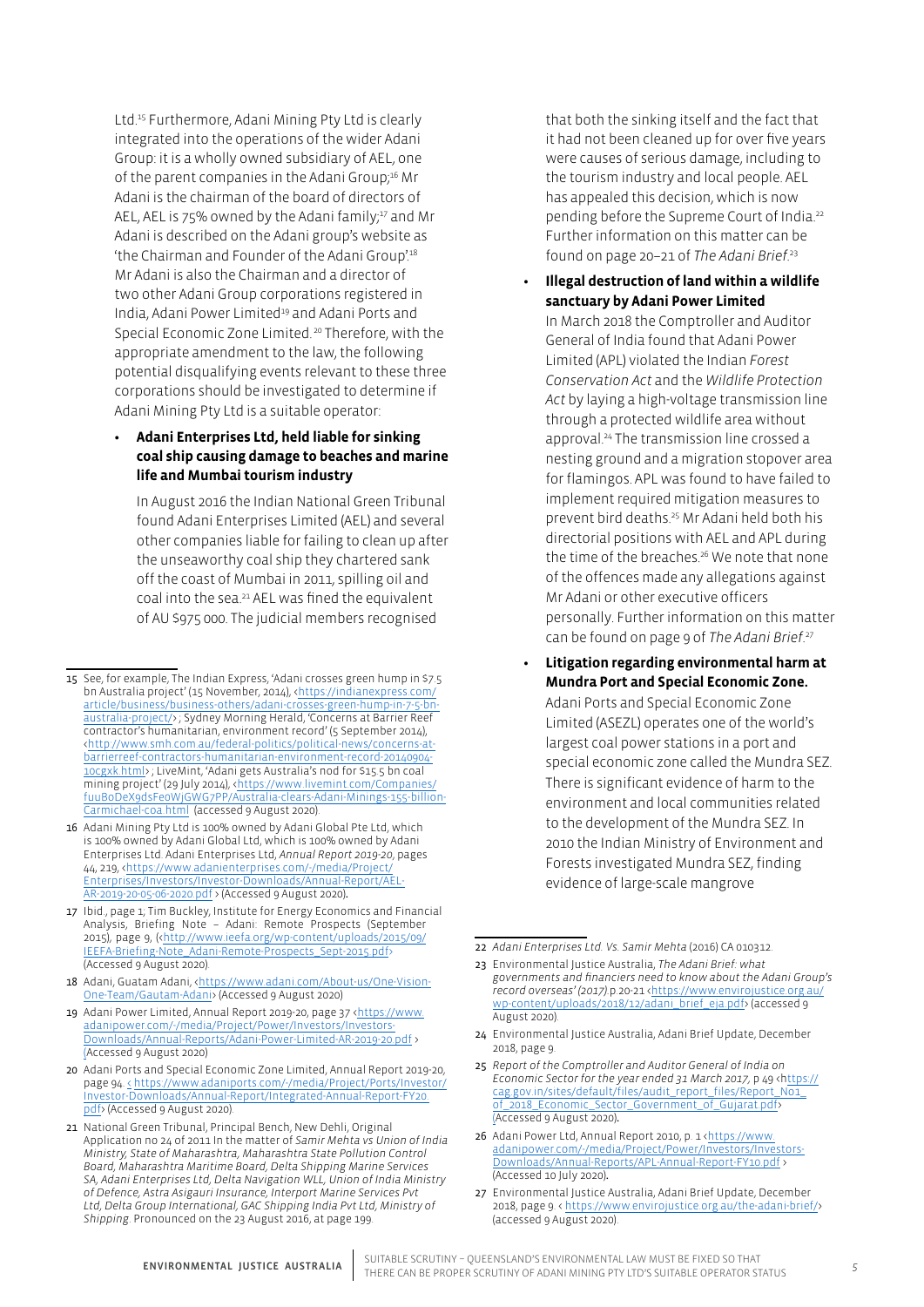destruction and that ASEZL had not complied with its environmental approvals.<sup>28</sup> On at least two occasions, the High Court of Gujarat has found that APSEZ has been operating the Mundra SEZ without prior environmental approvals.<sup>29</sup> Mr Guatam Adani has been Managing Director of ASEZL since the entity was created<sup>30</sup> and was Chairman at the time of the breaches.31 We note that none of the offences made any allegations against Mr Adani or other executive officers personally. Further information on this matter can be found on page 23–27 of *The Adani Brief*. 32

#### **• Litigation regarding alleged coercion, fraud and undue influence in Godda, Jharkand State**

Adani Power Limited and Adani Power (Jharkand) Limited33 are subject to a claim in the High Court of Jharkand, where allegations of 'coercion, fraud and undue influence' are made against Adani Power Limited and its agents.<sup>34</sup> Among other

- 32 Environmental Justice Australia, *[The Adani Brief:](https://www.envirojustice.org.au/wp-content/uploads/2018/12/adani_brief_eja.pdf) what governments and financiers need to know about the Adani Group's record overseas' (2017).*p.23-27 [<https://www.envirojustice.org.au/wp-content/](https://www.envirojustice.org.au/wp-content/uploads/2018/12/adani_brief_eja.pdf) [uploads/2018/12/adani\\_brief\\_eja.pdf](https://www.envirojustice.org.au/wp-content/uploads/2018/12/adani_brief_eja.pdf)> (accessed 9 August 2020).
- 33 Adani Power (Jharkand) Limited is a wholly owned subsidiary of Adani Power Limited, and was at the time of the alleged exclusion: Adani Power Limited, *Annual Report 2016-17* page 12 [<https://www.adanipower.com/-/media/](https://www.adanipower.com/-/media/Project/Power/Investors/Investors-Downloads/Annual-Reports/APL-Annual-Report-FY17.pdf) [Project/Power/Investors/Investors-Downloads/Annual-Reports/APL-](https://www.adanipower.com/-/media/Project/Power/Investors/Investors-Downloads/Annual-Reports/APL-Annual-Report-FY17.pdf)Annual-[Report-FY17.pdf>](https://www.adanipower.com/-/media/Project/Power/Investors/Investors-Downloads/Annual-Reports/APL-Annual-Report-FY17.pdf) (accessed 9 August 2020).
- 34 Stephen Long, *Adani power plant and coal plans threatened by land owner court action* (ABC News, 10 July 2020) <[https://www.abc.net.au/](https://www.abc.net.au/news/2020-07-10/adani-godda-power-plant-threatened-by-land-owner-court-action/12439624) [news/2020-07-10/adani-godda-power-plant-threatened-by-land-owner](https://www.abc.net.au/news/2020-07-10/adani-godda-power-plant-threatened-by-land-owner-court-action/12439624)[court-action/12439624](https://www.abc.net.au/news/2020-07-10/adani-godda-power-plant-threatened-by-land-owner-court-action/12439624)> (accessed 9 August 2020); Chitrangada Choudhury, *Adivasi, Dalit Villagers file suit in Jharkand High Court against Land Acquisition for Adani Power Plant* (IndiaSpend, 12 February 2019) <[https://](https://www.indiaspend.com/adivasi-dalit-villagers-file-suit-in-jharkhand-high-court-against-land-acquisition-for-adani-power-plant/)

claims, the claimants allege that Adani Power Limited engaged agents, including police officers, to violently exclude local people from a key social impact process related to the development of Adani Power Limited's coal-fired power station in Godda in 2016.<sup>35</sup> Mr Gautam Adani has been Chairman of Adani Power Limited throughout the development of the Godda plant, including at the time of the alleged exclusion.<sup>36</sup> We note that none of the offences made any allegations against Mr Adani or other executive officers personally. This matter is currently an allegation, not a finding by the court. Any consideration of whether or not this was a disqualifying event would only arise if the court case results in adverse findings against Adani Power (Jharkand) Limited.

[www.indiaspend.com/adivasi-dalit-villagers-file-suit-in-jharkhand-high-court](https://www.indiaspend.com/adivasi-dalit-villagers-file-suit-in-jharkhand-high-court-against-land-acquisition-for-adani-power-plant/)[against-land-acquisition-for-adani-power-plant/>](https://www.indiaspend.com/adivasi-dalit-villagers-file-suit-in-jharkhand-high-court-against-land-acquisition-for-adani-power-plant/) (accessed 9 August 2020).

**6** ENVIRONMENTAL JUSTICE AUSTRALIA SUITABLE SCRUTINY – QUEENSLAND'S ENVIRONMENTAL LAW MUST BE FIXED SO THAT THERE CAN BE PROPER SCRUTINY OF ADANI MINING PTY LTD'S SUITABLE OPERATOR STATUS

<sup>28</sup> *Site visit to M/s Mundra Port & SEZ Ltd Port site at Mundra and M/s OPG Power Gujarat Private Limited on 6th – 7th December 2010*.; Ministry, *Show Cause Notice under Section 5 of Environment (Protection) Act, 1986 for violation of the provisions of the Coastal Regulation Zone Notification 1991 by M/s Mundra Port & SEZ Ltd* (15 December 2010).

<sup>29</sup> *Ranubha Rajmali Jadeja and others v Union of India and others,* Writ Petition (PIL) No. 194 of 2011 before the High Court of Gujarat (judgment of 9 May 2012), pages 2–4, 42–43.; *Gajubha (Gajendrasinh) Bhimaji Jadeja and others v Union of India and Others*, Writ Petition (PIL) No. 21 of 2013 before the High Court of Gujarat (judgment of 13 January 2014), pages 184–185.

<sup>30</sup> Gujarat Adani Port Ltd, 1st Annual Report 1998-99. Page iv. [<https://www.](https://www.adaniports.com/-/media/Project/Ports/Investor/Investor-Downloads/Annual-Report/AR-1999.pdf) [adaniports.com/-/media/Project/Ports/Investor/Investor-Downloads/](https://www.adaniports.com/-/media/Project/Ports/Investor/Investor-Downloads/Annual-Report/AR-1999.pdf) [Annual-Report/AR-1999.pdf](https://www.adaniports.com/-/media/Project/Ports/Investor/Investor-Downloads/Annual-Report/AR-1999.pdf) > (Accessed 9 August 2020)

<sup>31</sup> Mundra Port and Special Economic Zone Ltd, *7th Annual Report 2005- 2006,* page 0 <[https://www.adaniports.com/-/media/Project/Ports/Investor/](https://www.adaniports.com/-/media/Project/Ports/Investor/Investor-Downloads/Annual-Report/AR-2006.pdf) [Investor-Downloads/Annual-Report/AR-2006.pdf](https://www.adaniports.com/-/media/Project/Ports/Investor/Investor-Downloads/Annual-Report/AR-2006.pdf)> (accessed 9 August 2020); Adani Mundra Port and Special Economic Zone Ltd, *8 th Annual Report 2006-2007,* page 1 <https://www.adaniports.com/-/media/Project, [Ports/Investor/Investor-Downloads/Annual-Report/AR-2007.pdf](https://www.adaniports.com/-/media/Project/Ports/Investor/Investor-Downloads/Annual-Report/AR-2007.pdf)> (accessed 9 August 2020); Adani Mundra Port and Special Economic Zone Ltd, *9 th* Annual Report 2007-08, page 1 <[https://www.adaniports.com/-/media/](https://www.adaniports.com/-/media/Project/Ports/Investor/Investor-Downloads/Annual-Report/AR-2008.pdf) [Project/Ports/Investor/Investor-Downloads/Annual-Report/AR-2008.pdf](https://www.adaniports.com/-/media/Project/Ports/Investor/Investor-Downloads/Annual-Report/AR-2008.pdf)> (accessed 9 August 2020); Adani Mundra Port and Special Economic Zone Ltd, *10th Annual Report 2008-09,* page 1 <[https://www.adaniports.](https://www.adaniports.com/-/media/Project/Ports/Investor/Investor-Downloads/Annual-Report/AR-2009.pdf) [com/-/media/Project/Ports/Investor/Investor-Downloads/Annual-Report/](https://www.adaniports.com/-/media/Project/Ports/Investor/Investor-Downloads/Annual-Report/AR-2009.pdf) [AR-2009.pdf](https://www.adaniports.com/-/media/Project/Ports/Investor/Investor-Downloads/Annual-Report/AR-2009.pdf)> (accessed 9 August 2020); Adani Mundra Port and Special Economic Zone Ltd, 11<sup>th</sup> Annual Report 2009-10, page 1 <[https://www.](https://www.adaniports.com/-/media/Project/Ports/Investor/Investor-Downloads/Annual-Report/AR-2010.pdf) [adaniports.com/-/media/Project/Ports/Investor/Investor-Downloads/](https://www.adaniports.com/-/media/Project/Ports/Investor/Investor-Downloads/Annual-Report/AR-2010.pdf) [Annual-Report/AR-2010.pdf](https://www.adaniports.com/-/media/Project/Ports/Investor/Investor-Downloads/Annual-Report/AR-2010.pdf)> (accessed 9 August 2020); Adani Mundra Port and Special Economic Zone Ltd, *12th Annual Report 2010-2011,*  page 1 <[https://www.adaniports.com/-/media/Project/Ports/Investor/](https://www.adaniports.com/-/media/Project/Ports/Investor/Investor-Downloads/Annual-Report/AR-2011.pdf) [Investor-Downloads/Annual-Report/AR-2011.pdf](https://www.adaniports.com/-/media/Project/Ports/Investor/Investor-Downloads/Annual-Report/AR-2011.pdf)> (accessed 9 August 2020); Adani Ports and Special Economic Zone Ltd, *13th Annual Report 2011-2012,* page 1 <[https://www.adaniports.com/-/media/Project/Ports/](https://www.adaniports.com/-/media/Project/Ports/Investor/Investor-Downloads/Annual-Report/AR-2012.PDF) [Investor/Investor-Downloads/Annual-Report/AR-2012.PDF](https://www.adaniports.com/-/media/Project/Ports/Investor/Investor-Downloads/Annual-Report/AR-2012.PDF)> (accessed 9 August 2020); Adani Ports and Special Economic Zone Ltd, *14th Annual Report 2012-13,* page 1 <[https://www.adaniports.com/-/media/Project/](https://www.adaniports.com/-/media/Project/Ports/Investor/Investor-Downloads/Annual-Report/AR-2013.pdf) [Ports/Investor/Investor-Downloads/Annual-Report/AR-2013.pdf](https://www.adaniports.com/-/media/Project/Ports/Investor/Investor-Downloads/Annual-Report/AR-2013.pdf)> (accessed 9 August 2020).

<sup>35</sup> Ibid.

<sup>36</sup> Adani Power Limited, *Annual Report 2016-17* page 1 [<https://www.](https://www.adanipower.com/-/media/Project/Power/Investors/Investors-Downloads/Annual-Reports/APL-Annual-Report-FY17.pdf) [adanipower.com/-/media/Project/Power/Investors/Investors-Downloads/](https://www.adanipower.com/-/media/Project/Power/Investors/Investors-Downloads/Annual-Reports/APL-Annual-Report-FY17.pdf) [Annual-Reports/APL-Annual-Report-FY17.pdf](https://www.adanipower.com/-/media/Project/Power/Investors/Investors-Downloads/Annual-Reports/APL-Annual-Report-FY17.pdf)> (accessed 9 August 2020).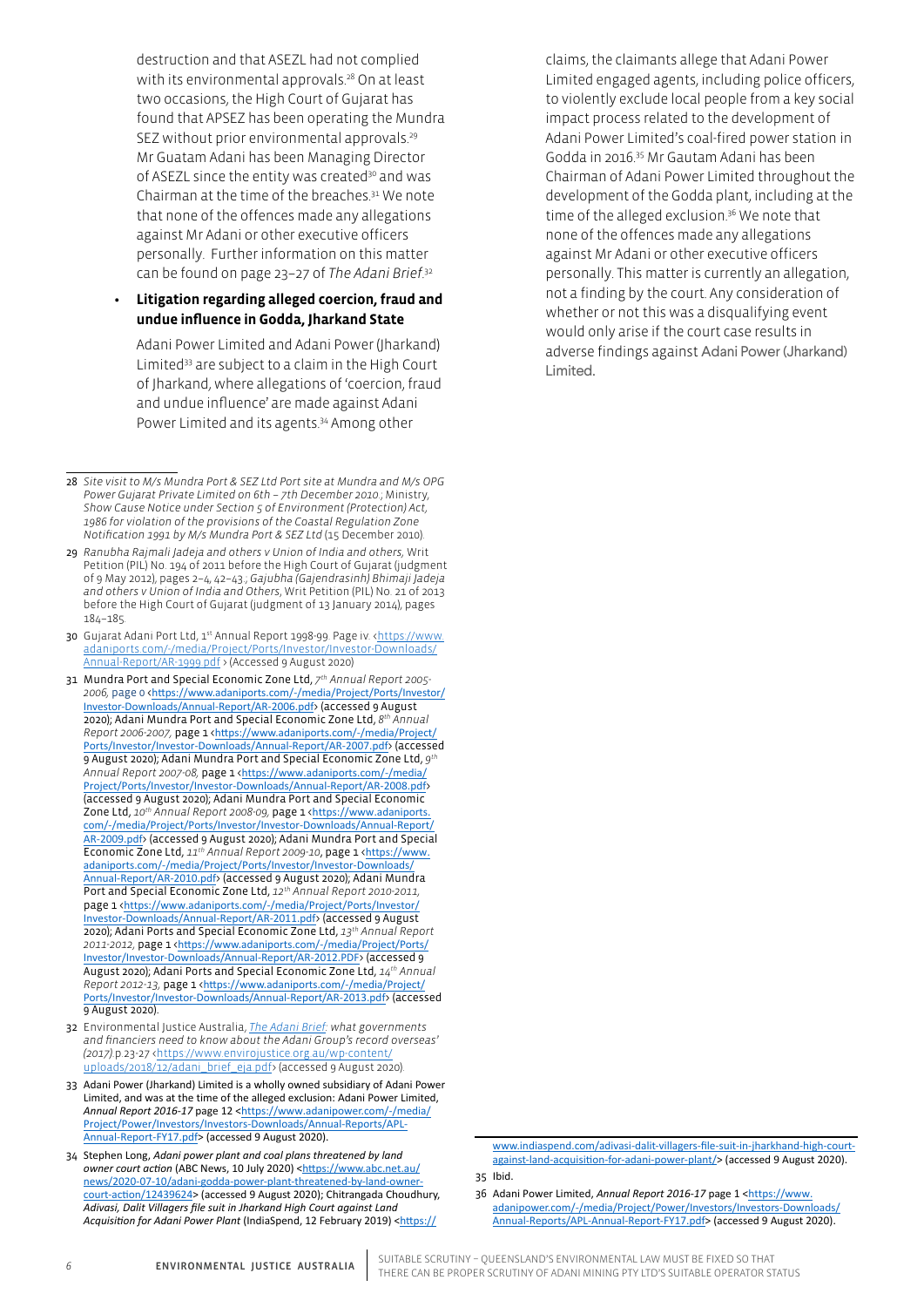- 2.1. It is open to the chief executive under the *Environmental Protection Act 1994* to investigate if Adani Mining Pty Ltd is suitable to be registered as a suitable operator and to suspend or cancel their registration. They must have regard to Adani Mining Pty Ltd's environmental record and to any disqualifying events that have happened either for Adani Mining Pty Ltd or for another corporation of which any of Adani Mining Pty Ltd's executive officers are, or have been, an executive officer. 37
- 2.2. A corporation's environmental record is defined in the EP Act as an environmental authority holder's record of complying with a law of the Commonwealth or the State about the protection of the environment or the conservation and sustainable use of natural resources.38
- 2.3. The following is a summary of Adani Mining Pty Ltd's failure to comply with environmental laws in Australia. These matters are relevant to any investigation by the chief executive of the Department of Environment and Science into whether Adani Mining Pty Ltd is suitable to be a registered suitable operator by having regard to Adani Mining Pty Ltd's environmental record:

#### 2.3.1. **Adani Mining Pty Ltd's conviction for providing false or misleading documents to the Queensland Department of Environment and Science**

- On 6 February 2020, Adani Mining Pty Ltd pleaded guilty to the offence of providing false or misleading documents to the administering authority of the EP Act and was fined \$20,000 for the offence<sup>39</sup>
- This conviction and fine is relevant to the suitability of Adani Mining Pty Ltd as a suitable operator under the EP Act.40 The chief executive may cancel or suspend a registration as a suitable operator if satisfied that the operator is not a suitable operator having regard to the operator's 'environmental record'.41
- Adani Mining Pty Ltd's conviction goes directly to the holder's 'record of complying with a law…about the protection of the environment' because it is a conviction for an offence under the EP Act, and therefore forms part of Adani Mining Pty Ltd's 'environmental record'.42

#### 2.3.2. **Compliance violations 2012 to 2015**

A Freedom of Information Request to the Federal Department of the Environment revealed disclosure of a number of environmental offences self-reported by Adani Mining Pty Ltd.43 These include:

- Uncontrolled burning impacting 18,400 hectares of suitable habitat for protected fauna which was reported 39 days after the required 24 hour period in 2012.
- Removal of quarry material without a permit under *Forestry Act 1959* (QLD) in 2012, 2013 and 2015 resulting in:
	- o payment for the cost of the material removed and the cost of the department investigation (2012);
	- o payment of \$96,035.70 (2013); and
	- o a Penalty Infringement Notice (\$4,554.00) and costs of investigation (\$24,550.92).
- Non-compliance involving a sewerage treatment plant malfunction and spill of 150L of effluent.
- Non-compliance involving not rehabilitating:
	- o 20.4 ha of 30.08 ha of disturbed area (2011);
	- o 54.66 ha of 160.55 ha of disturbed area (2011); and
	- o 0.324 ha of 1.284 ha of disturbed area (2015).
- Two spills of treated effluent from absorption trench located in exploration camp in 2012.

#### 2.3.3. **Failure to disclose Zambian pollution disaster<sup>44</sup>**

In 2015 it came to light that Adani Mining Pty Ltd had failed to declare relevant information about a Zambian pollution disaster to the Australian government when applying for an approval.45 In 2010 Koncola Mines (KCM), which is not an Adani Group entity, caused harm to the environment by polluting the Kafue River with discharges of 'liquor solution,'

<sup>37</sup> *Environmental Protection Act 1994 (Qld)* s318R and s318K

<sup>38</sup> *Environmental Protection Act 1994 (Qld), Schedule 4, 'environmental record.'*

<sup>39</sup> Josh Robertson and Jessica Rendall, *Adani pleads guilty to giving 'false or misleading documents to an administering authority', fined \$20k* (ABC News, 6 February 2020):<https://www.abc.net.au/news/2020-02-06/adani[fined-after-pleading-guilty-court-qld/11932640> \(accessed 9 August 2020\).](https://www.abc.net.au/news/2020-02-06/adani-fined-after-pleading-guilty-court-qld/11932640) 

<sup>40</sup> Notwithstanding the fact that no conviction was recorded, Schedule 4 EP Act defines 'conviction' to include any finding of guilt whether or not a conviction was recorded.

<sup>41</sup> *Environmental Protection Act 1994 (Qld)* section 318K(b).

<sup>42</sup> *Environmental Protection Act 1994 (Qld)* Schedule 4.

<sup>43</sup> Department of the Environment, Document 171001, Annexure 5: Summary of information provided by Adani in response to a request relating to environmental history,' Page 3-4. (Document page 47-49). Obtained by Freedom of Information Request 171001 on 12 December 2017. Available on Department of Environment and Energy FOI Disclosure Log as Document 171001 – Document 8 – [<https://www.](https://www.environment.gov.au/about-us/freedom-information/foi-disclosure-log/previous-years) [environment.gov.au/about-us/freedom-information/foi-disclosure](https://www.environment.gov.au/about-us/freedom-information/foi-disclosure-log/previous-years)[log/previous-years](https://www.environment.gov.au/about-us/freedom-information/foi-disclosure-log/previous-years)> (Accessed 9 August 2020); see also: Oliver Milman, 'Adani investigated over removal of material from quarry, court told' Wednesday 1 April 2015, The Guardian, <[https://www.theguardian.](https://www.theguardian.com/australia-news/2015/apr/01/adani-investigated-over-removal-of-material-from-quarry-court-told) [com/australia-news/2015/apr/01/adani-investigated-over-removal-of](https://www.theguardian.com/australia-news/2015/apr/01/adani-investigated-over-removal-of-material-from-quarry-court-told)[material-from-quarry-court-told>](https://www.theguardian.com/australia-news/2015/apr/01/adani-investigated-over-removal-of-material-from-quarry-court-told) (accessed 9 August 2020).

<sup>44</sup> A full summary of information about this incident can be found on pages 29-32 of Environmental Justice Australia's '*The Adani Brief: what governments and financiers need to know about the Adani Group's*  record overseas' (2017), <[https://www.envirojustice.org.au/wp-content/](https://www.envirojustice.org.au/wp-content/uploads/2018/12/adani_brief_eja.pdf) [uploads/2018/12/adani\\_brief\\_eja.pdf>](https://www.envirojustice.org.au/wp-content/uploads/2018/12/adani_brief_eja.pdf) (accessed 9 August 2020)

<sup>45</sup> Mark Willacy, *ABC News* 'Adani boss Jeyakumar Janakaraj failed to disclose link to African pollution disaster before Carmichael coal mine was approved' (10 December 2015), [<www.abc.net.au/news/2015-12-10/](http://www.abc.net.au/news/2015-12-10/adani-boss-failed-to-disclose-link-to-african-pollution-disaster/7012554) [adani-boss-failed-to-disclose-link-to-african-pollution-disaster/7012554>](http://www.abc.net.au/news/2015-12-10/adani-boss-failed-to-disclose-link-to-african-pollution-disaster/7012554) (Accessed 9 August 2020).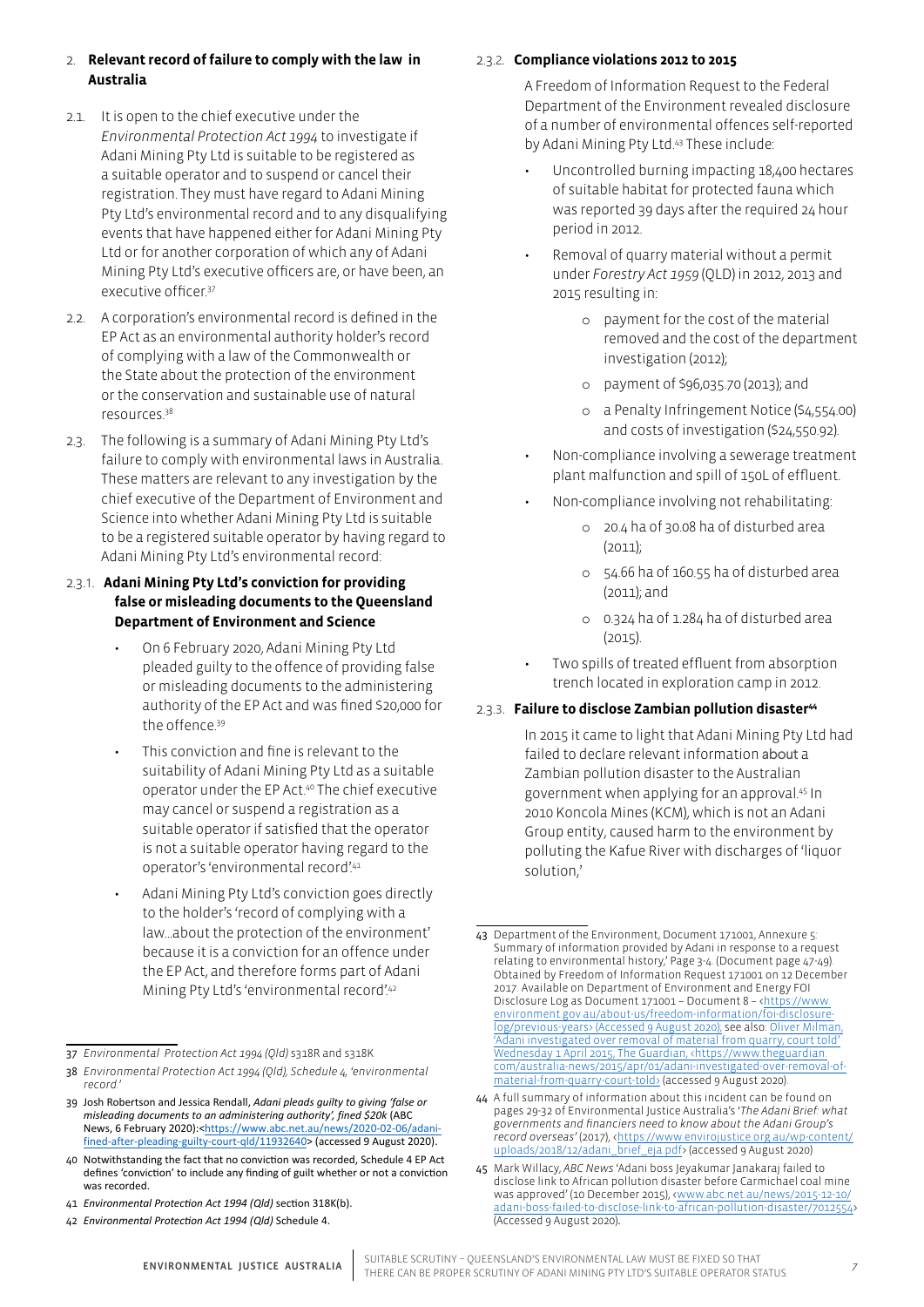changing the colour of the river.<sup>46</sup> KCM failed to report the pollution incident, but later pleaded guilty to violations of Zambian law and was fined.<sup>47</sup>

From 2008 until he joined the Adani Group in September 2013, Mr Janakaraj was Director of Operations and later CEO of KCM in Zambia.<sup>48</sup> Mr Janakaraj was 'responsible for overall operations of KCM'. <sup>49</sup> Accordingly, Mr Jankaraj was Director of Operations of KCM at the time of the 2010 offences and subsequent prosecution, guilty plea, and fine. We note that none of the offences made any allegations against Mr Janakaraj personally.

Following Environmental Justice Australia and Earthjustice writing to the Federal Minister for the Environment concerning the events in Zambia, correspondence between the Federal Environment Department and Adani Mining Pty Ltd was released. It revealed that Adani Mining Pty Ltd was specifically asked for details of the environmental history of its executive officers, but that it had failed to disclose the link to the Zambian pollution disaster in its response.<sup>50</sup>

The Federal Environment Department made inquiries into the omission and found that it was likely 'due to a mistake'. <sup>51</sup> The ABC reported that the Federal Environment Department told the media outlet that they have 'elected to not take further compliance action on this matter … [but] Adani Mining Pty Ltd has been reminded of its obligations under the Act to provide accurate information to departmental officers'. 52

47 Ibid.

- 49 *Vedanta Resources Annual Report 2009*, page 37, < [http://www.](http://www.annualreports.com/HostedData/AnnualReportArchive/v/LSE_VED_2009.pdf) [annualreports.com/HostedData/AnnualReportArchive/v/LSE\\_](http://www.annualreports.com/HostedData/AnnualReportArchive/v/LSE_VED_2009.pdf) [VED\\_2009.pdf>](http://www.annualreports.com/HostedData/AnnualReportArchive/v/LSE_VED_2009.pdf) (accessed 9 August 2020).
- 50 Mark Willacy, ABC News 'Adani boss Jeyakumar Janakaraj failed to disclose link to African pollution disaster before Carmichael coal mine was approved' (10 December 2015), [<https://www.abc.net.au/](https://www.abc.net.au/news/2015-12-10/adani-boss-failed-to-disclose-link-to-african-pollution-disaster/7012554) [news/2015-12-10/adani-boss-failed-to-disclose-link-to-african-pollution](https://www.abc.net.au/news/2015-12-10/adani-boss-failed-to-disclose-link-to-african-pollution-disaster/7012554)[disaster/7012554](https://www.abc.net.au/news/2015-12-10/adani-boss-failed-to-disclose-link-to-african-pollution-disaster/7012554)> (Accessed 10 July 2020).
- 51 Mark Willacy, ABC News 'Adani's failure to disclose Jeyakumar Janakaraj history with African pollution disaster a 'mistake': Environment Department' (21 Jan 2016), <[https://www.abc.net.au/news/2016-01-21/](https://www.abc.net.au/news/2016-01-21/adanis-non-disclosure-of-ceos-pollution-history-a-mistake/7102270) [adanis-non-disclosure-of-ceos-pollution-history-a-mistake/7102270](https://www.abc.net.au/news/2016-01-21/adanis-non-disclosure-of-ceos-pollution-history-a-mistake/7102270)> (Accessed 9 August 2020).

52 Ibid.

<sup>46</sup> *The People v Konkola Copper Mines Plc – Statement of Facts* (In the Subordinate Court of the First Class for the Chingola District Holden at Chingola (Criminal Jurisdiction) (November 25, 2010).

<sup>48</sup> *Vedanta Resources Annual Report 2009*, page 37, [<http://www.](http://www.annualreports.com/HostedData/AnnualReportArchive/v/LSE_VED_2009.pdf) [annualreports.com/HostedData/AnnualReportArchive/v/LSE\\_](http://www.annualreports.com/HostedData/AnnualReportArchive/v/LSE_VED_2009.pdf) [VED\\_2009.pdf>](http://www.annualreports.com/HostedData/AnnualReportArchive/v/LSE_VED_2009.pdf) *Vedanta Resources Annual Report 2010*, page 15,< [http://www.annualreports.com/HostedData/AnnualReportArchive/v/](http://www.annualreports.com/HostedData/AnnualReportArchive/v/LSE_VED_2010.pdf) [LSE\\_VED\\_2010.pdf](http://www.annualreports.com/HostedData/AnnualReportArchive/v/LSE_VED_2010.pdf);> *Vedanta Resources Annual Report 2011*, page 27, <[http://www.annualreports.com/HostedData/AnnualReportArchive/v/](http://www.annualreports.com/HostedData/AnnualReportArchive/v/LSE_VED_2011.pdf) [LSE\\_VED\\_2011.pdf](http://www.annualreports.com/HostedData/AnnualReportArchive/v/LSE_VED_2011.pdf)>; *Vedanta Resources Annual Report and Accounts*  2012, page 61, <http://www.annualreports.com/HostedData [AnnualReportArchive/v/LSE\\_VED\\_2012.pdf>](http://www.annualreports.com/HostedData/AnnualReportArchive/v/LSE_VED_2012.pdf); *Vedanta Resources Annual Report and Accounts 2013*, page 75, <[http://www.annualreports.com/](http://www.annualreports.com/HostedData/AnnualReportArchive/v/LSE_VED_2013.pdf) [HostedData/AnnualReportArchive/v/LSE\\_VED\\_2013.pdf,](http://www.annualreports.com/HostedData/AnnualReportArchive/v/LSE_VED_2013.pdf)>; *Vedanta Resources Annual Report and Accounts 2014* page 79, [<http://www.](http://www.annualreports.com/HostedData/AnnualReportArchive/v/LSE_VED_2014.pdf) [annualreports.com/HostedData/AnnualReportArchive/v/LSE\\_](http://www.annualreports.com/HostedData/AnnualReportArchive/v/LSE_VED_2014.pdf) [VED\\_2014.pdf>](http://www.annualreports.com/HostedData/AnnualReportArchive/v/LSE_VED_2014.pdf) (All Accessed 9 August 2020).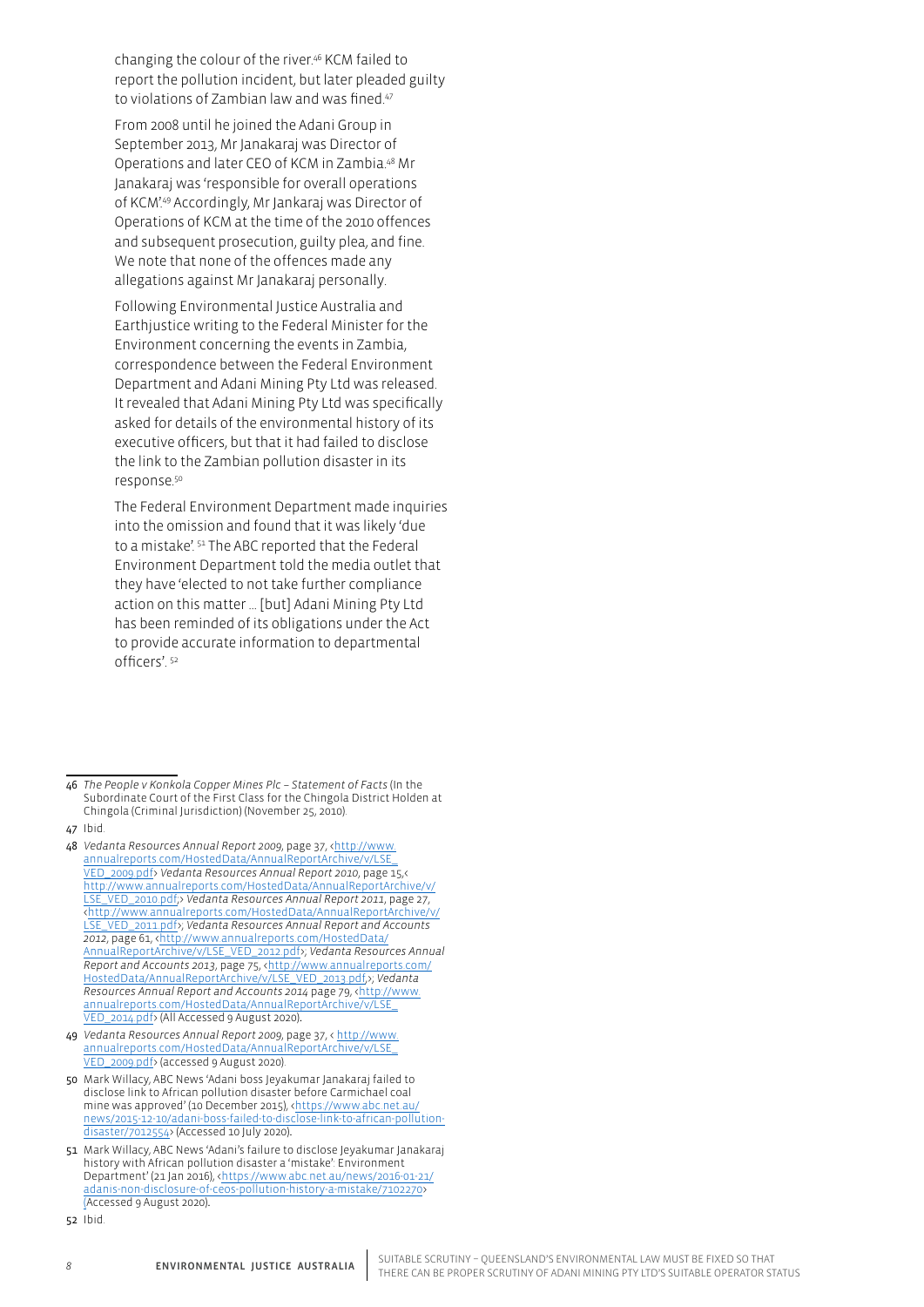### Figure 1

This figure outlines corporate relationships and events relevant to an investigation of whether Adani Mining Pty Ltd is suitable to be 'registered suitable operator' under the *Environmental Protection Act 1994 (QLD)*